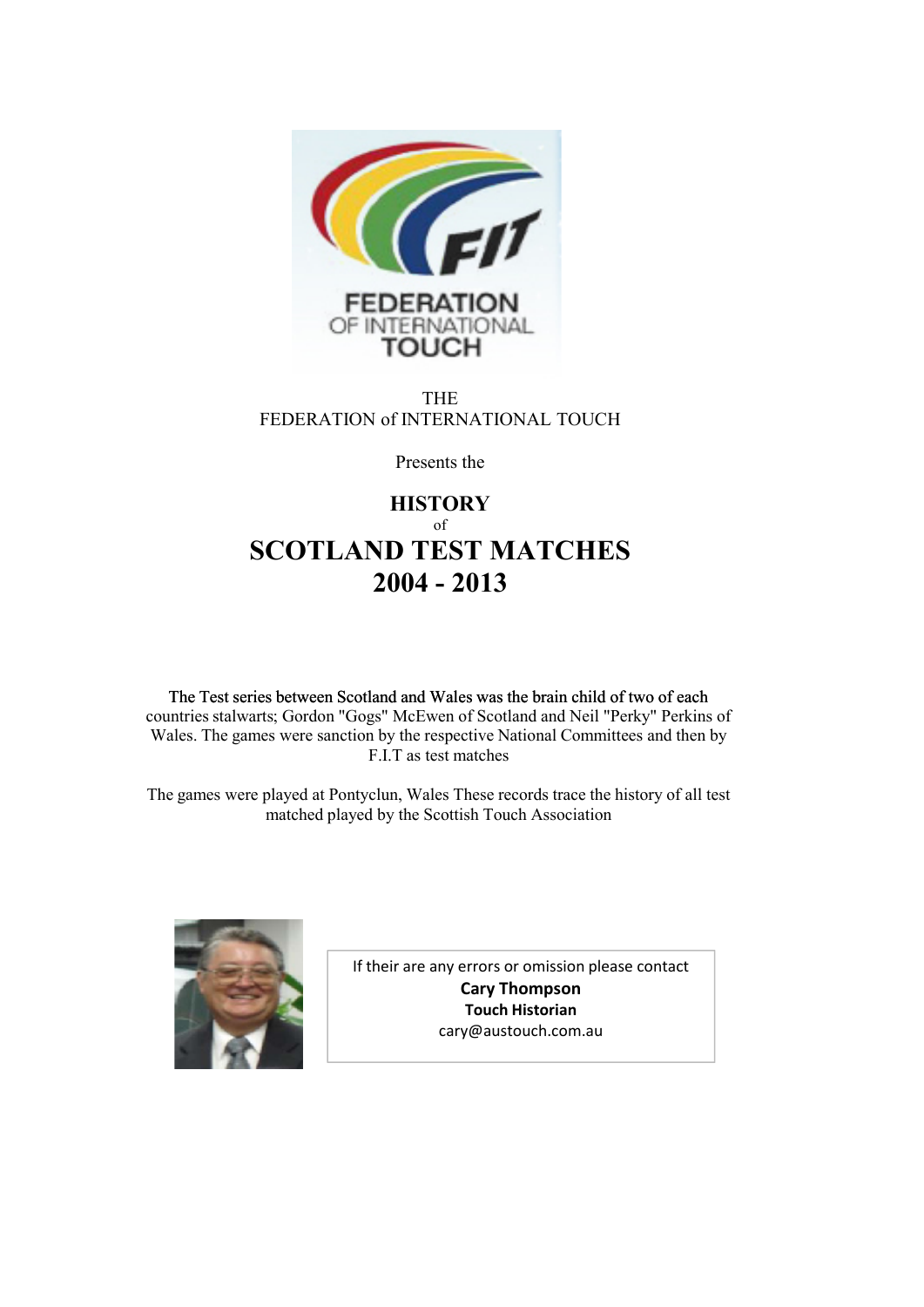## **SCOTLAND TEST RESULTS**



| Men           | Scotland | 0 Wales | $\overline{4}$ | 4-Jun-04 | Pontyclun, Wales |
|---------------|----------|---------|----------------|----------|------------------|
| Women         | Scotland | 4 Wales | -3             | 4-Jun-04 | Pontyclun, Wales |
| <b>IMixed</b> | Scotland | 1 Wales | $\mathbf{3}$   | 4-Jun-04 | Pontyclun, Wales |
|               |          |         |                |          |                  |

# **HEAD TO HEAD 2004 - 2013**

#### **SCOTLAND**

| <b>MENS</b>  | W |                 |  | А |              |                           | W                |  | A |
|--------------|---|-----------------|--|---|--------------|---------------------------|------------------|--|---|
| Wales        |   |                 |  | 4 | Wales        |                           |                  |  | 3 |
|              |   |                 |  | 4 |              |                           |                  |  | 3 |
| Biggest Win: |   | No win recorded |  |   | Biggest Win: | $\sqrt{4-3}$ ; Wales 2004 |                  |  |   |
| Worst Loss:  |   | 0-4; Wales 2004 |  |   | Worst Loss:  |                           | No loss recorded |  |   |

| n. | W |                |  | A |                     | W                |  |   |
|----|---|----------------|--|---|---------------------|------------------|--|---|
| 1  |   |                |  |   | Wales               |                  |  | 2 |
|    |   |                |  |   |                     |                  |  | າ |
|    |   | o win recorded |  |   | <b>Biggest Win:</b> | 4-3; Wales 2004  |  |   |
|    |   | 4; Wales 2004  |  |   | Worst Loss:         | No loss recorded |  |   |

| <b>MIXED</b>        |                 |  |                 |  |  | A |
|---------------------|-----------------|--|-----------------|--|--|---|
| Wales               |                 |  |                 |  |  | 3 |
|                     |                 |  |                 |  |  |   |
| <b>Biggest Win:</b> |                 |  | No win recorded |  |  |   |
| Worst Loss:         | 1-3; Wales 2004 |  |                 |  |  |   |